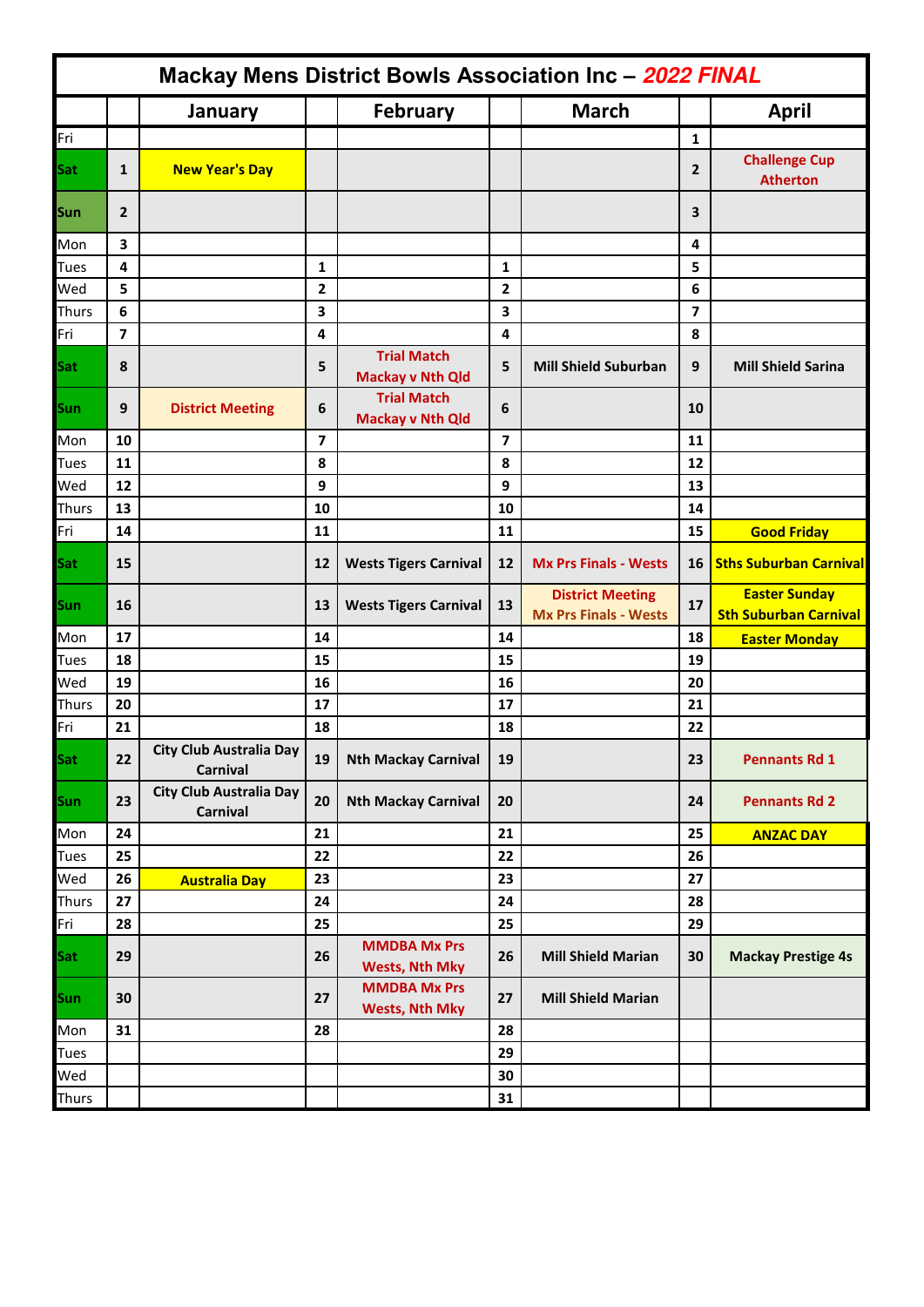| <b>Mackay Mens District Bowls Association Inc - 2022 FINAL</b> |                |                               |                         |                                          |              |                                            |                |                                                           |  |
|----------------------------------------------------------------|----------------|-------------------------------|-------------------------|------------------------------------------|--------------|--------------------------------------------|----------------|-----------------------------------------------------------|--|
|                                                                |                | <b>May</b>                    |                         | June                                     |              | July                                       |                | <b>August</b>                                             |  |
| Sun                                                            | 1              | <b>Mackay Prestige 4s</b>     |                         |                                          |              |                                            |                |                                                           |  |
| Mon                                                            | 2              | <b>Labour Day Holiday</b>     |                         |                                          |              |                                            | 1              |                                                           |  |
| <b>Tues</b>                                                    | 3              |                               |                         |                                          |              |                                            | $\overline{2}$ |                                                           |  |
| Wed                                                            | 4              | <b>District Sides C'ships</b> | 1                       |                                          |              |                                            | 3              |                                                           |  |
| <b>Thurs</b>                                                   | 5              | <b>District Sides C'ships</b> | $\overline{2}$          |                                          |              |                                            | 4              |                                                           |  |
| Fri                                                            | 6              | <b>District Sides C'ships</b> | $\overline{\mathbf{3}}$ |                                          | 1            |                                            | 5              |                                                           |  |
| Sat                                                            | $\overline{7}$ | <b>District Sides C'ships</b> | 4                       | <b>Pennants Rd 9</b>                     | $\mathbf{2}$ | <b>Wests Tigers Carnival</b>               | 6              | <b>C</b> of C Pairs<br><b>Nthn Beaches Carnival</b>       |  |
| Sun                                                            | 8              | <b>District Meeting</b>       | 5                       | <b>Pennants Rd 10</b>                    | 3            |                                            | $\overline{7}$ | <b>C</b> of C Pairs<br><b>Nthn Beaches Carnival</b>       |  |
| Mon                                                            | 9              | <b>State C'ships to 20th</b>  | 6                       |                                          | 4            |                                            | 8              |                                                           |  |
| <b>Tues</b>                                                    | 10             |                               | $\overline{7}$          |                                          | 5            |                                            | 9              |                                                           |  |
| Wed                                                            | 11             |                               | 8                       |                                          | 6            |                                            | 10             |                                                           |  |
| <b>Thurs</b>                                                   | 12             |                               | 9                       |                                          | 7            |                                            | 11             |                                                           |  |
| Fri                                                            | 13             |                               | 10                      |                                          | 8            |                                            | 12             |                                                           |  |
| Sat                                                            | 14             | <b>Pennants Rd 3</b>          | 11                      | <b>Airlie Beach Carnival</b>             | 9            | C of C 8-a-Side                            | 13             | <b>Gr 7 Mixed Pairs</b><br><b>Proserpine Carnival</b>     |  |
| Sun                                                            | 15             | <b>Pennants Rd 4</b>          | 12                      | <b>Airlie Beach Carnival</b>             | 10           | C of C 8-a-side<br><b>District Meeting</b> | 14             | <b>Gr 7 Mixed Pairs</b><br><b>Proserpine Carnival</b>     |  |
| Mon                                                            | 16             |                               | 13                      |                                          | 11           |                                            | 15             |                                                           |  |
| <b>Tues</b>                                                    | 17             |                               | 14                      |                                          | 12           |                                            | 16             |                                                           |  |
| Wed                                                            | 18             |                               | 15                      |                                          | 13           |                                            | 17             |                                                           |  |
| <b>Thurs</b>                                                   | 19             |                               | 16                      |                                          | 14           |                                            | 18             |                                                           |  |
| Fri                                                            | 20             |                               | 17                      |                                          | 15           |                                            | 19             |                                                           |  |
| Sat                                                            | 21             | <b>Pennants Rd 5</b>          | 18                      | <b>Mackay B Grade</b><br><b>Carnival</b> | 16           | <b>Seaforth Triples</b><br><b>Carnival</b> | 20             | <b>C</b> of C Singles<br><b>Marian Carnival</b>           |  |
| Sun                                                            | 22             | <b>Pennants Rd 6</b>          | 19                      | <b>Mackay B Grade</b><br><b>Carnival</b> | 17           | <b>Seaforth Triples</b><br><b>Carnival</b> | 21             | <b>C</b> of C Singles<br><b>Marian Carnival</b>           |  |
| Mon                                                            | 23             |                               | 20                      |                                          | 18           |                                            | 22             |                                                           |  |
| <b>Tues</b>                                                    | 24             |                               | 21                      |                                          | 19           |                                            | 23             | <b>Notify BQ Gr Mx Prs</b>                                |  |
| Wed                                                            | 25             |                               | 22                      |                                          | 20           |                                            | 24             |                                                           |  |
| <b>Thurs</b>                                                   | 26             |                               | 23                      |                                          | 21           |                                            | 25             |                                                           |  |
| Fri                                                            | 27             |                               | 24                      |                                          | 22           |                                            | 26             |                                                           |  |
| Sat                                                            | 28             | <b>Pennants Rd 7</b>          | 25                      |                                          | 23           | <b>C</b> of C Fours                        | 27             | <b>Group 7 C of C Finals</b><br><b>Mill Shield Valley</b> |  |
| Sun                                                            | 29             | <b>Pennants Rd 8</b>          | 26                      |                                          | 24           | <b>C</b> of C Fours                        | 28             | <b>Group 7 C of C Finals</b><br><b>Mill Shield Valley</b> |  |
| Mon                                                            | 30             |                               | 27                      |                                          | 25           |                                            | 29             |                                                           |  |
| <b>Tues</b>                                                    | 31             |                               | 28                      |                                          | 26           |                                            | 30             |                                                           |  |
| Wed                                                            |                |                               | 29                      |                                          | 27           |                                            | 31             |                                                           |  |
| <b>Thurs</b>                                                   |                |                               | 30                      |                                          | 28           |                                            |                |                                                           |  |
| Fri                                                            |                |                               |                         |                                          | 29           |                                            |                |                                                           |  |
| Sat                                                            |                |                               |                         |                                          | 30           | Sarina Fours Carnival                      |                |                                                           |  |
| Sun                                                            |                |                               |                         |                                          | 31           | <b>Sarina Fours Carnival</b>               |                |                                                           |  |